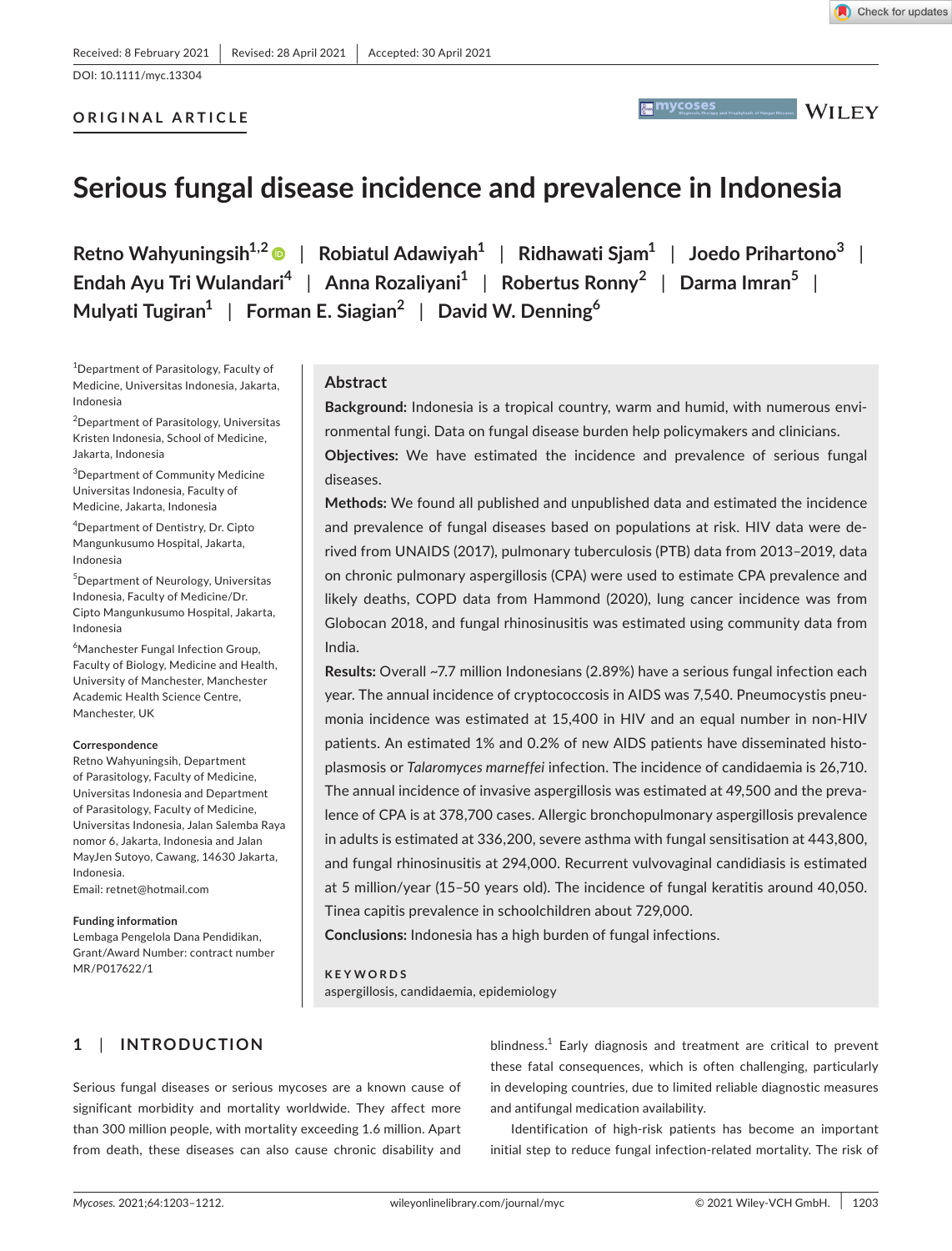serious fungal infection increases with the presence of certain underlying conditions, including human immunodeficiency virus (HIV)/ acquired immunodeficiency syndrome (AIDS), pulmonary tuberculosis (TB), asthma, chronic obstructive pulmonary disease (COPD), particular neoplasms and among stem cell or solid organ transplant recipients. The individual risk also depends on the presence of other risk factors, such as central venous catheters, broad-spectrum antibacterials, total parenteral nutrition, prolonged intensive care unit stay, mucosal *Candida* spp. colonisation and renal failure.<sup>1–3</sup> Factors that contribute to poor outcomes include the number of laboratories capable of performing mycological examinations is limited<sup>4</sup> leading to a large number of misdiagnosed cases, lack of antimicrobial stewardship, resistance to antifungal agents (intrinsic or acquired) and poor control of underlying conditions in high-risk patients.

Indonesia is a warm and humid tropical country, which provides a good environment for growth of numerous fungi including human pathogens and allergens. This country has a huge population, approximately 270.6 million in 2019. The prevalence of HIV infection and tuberculosis in Indonesia is high. In 2018, the prevalence of asthma, cancer, and diabetes in Indonesia were 6.9%, 18 per 100,000 populations, and 10.9%, respectively.<sup>5,6</sup> Fungal diseases, ranging in severity from mild to invasive, affect a large proportion of these populations as they are quite common in clinical practice. Increasing numbers of patients are at risk, including COVID-19 and influenza pneumonia and more sophisticated treatment with iatrogenic risk factors all of which contribute to serious fungal infection risk. However, precise estimation regarding the annual incidence and prevalence of these infections are still lacking in Indonesia, although they have been estimated in many countries or globally.<sup>7</sup> In this study, we have estimated the burden of serious mycoses in Indonesia in order to provide baseline information that can help policymakers and clinicians.

# **2**  | **MATERIAL AND METHODS**

The authors confirm that the ethical policies of the journal, as noted on the journal's author guidelines page, have been adhered to. No ethical approval was required as the research in this article uses secondary data from other publications and unpublished data from the repositories of universities and unpublished data from the Department of Parasitology, Universitas Indonesia, Jakarta. We searched all published and unpublished epidemiologic data and estimated the national incidence or prevalence of fungal diseases based on fungal infection frequencies in different populations at risk (Table 1). Population data for 2018 were taken from BPS-Statistics Indonesia.<sup>6</sup> HIV prevalence was derived from the joint United Nations programs on HIV and AIDS (UNAIDS) 2018 report.<sup>8</sup> Pulmonary TB incidence was extracted from the WHO 2019 TB report (Indonesia TB report).<sup>9</sup> We attained COPD prevalence from reports by The BOLD study, $10$  with hospitalisation per year taken from Hammond et al (2020).<sup>11</sup> Lung cancer incidence was taken from Globocan 2018.<sup>12</sup> Asthma prevalence in adults was taken from an

epidemiologic study by Sundaru et al<sup>5</sup> Renal transplant data were retrieved from Marbun et al, $^{13}$  and Supit.<sup>14</sup> Overseas allogeneic haematopoietic stem cell and liver transplant numbers are estimated, as there is no central register. Indonesia has nearly 8,000 ICU beds which are distributed across the country.<sup>15</sup>

We obtained the prevalence or incidence of fungal infections affecting particular underlying disease groups from various sources. The individual disease attack rates or prevalence are shown in Table 2. In addition, we assumed the cryptococcal meningitis incidence in non-HIV patients mirrors that in Thailand (ratio of  $1-7$ ).<sup>16</sup> Likewise, we have estimated the ratio of *Pneumocystis* pneumonia (PCP) in non-HIV immunocompromised patients is equal to HIV patients, which is almost certainly an underestimate as this ratio is much higher in Europe and other countries equipped with PCR detection of *Pneumocystis jirovecii*. Histoplasmosis and probably talaromycosis are endemic to the Indonesian archipelago, but rates are uncertain—we used 1% and 0.2% of advanced HIV disease to estimate annual incidence.

Invasive aspergillosis (IA) was estimated in four groups, haematologic malignancy (13% of acute myeloid leukaemia patients), $17,18$ and an equal number of cases in all other lymphomas, leukaemia and multiple myeloma patients,<sup>19</sup> in 4% of those who died of AIDS,<sup>20</sup> in 1%–4% of transplant recipients, in 2.6% of lung cancer patients<sup>21</sup> and in 1.3% of those admitted to hospital with COPD. $^{22}$  Mucormycosis was estimated using international rates.<sup>23</sup> Chronic pulmonary aspergillosis (CPA) estimation is partly based on data from Indonesia and partly international. At the end of 6 months therapy for pulmonary TB, 8% of patients had CPA. $^{24}$  Pulmonary cavitation is present in 32% of those on completion of TB therapy and we assumed that 22% are at risk of CPA (ie 32%−10%) after having completed TB therapy. Using data from Uganda where 6.5% of survivors from TB who had cavitation developed CPA each year, $25$  we calculated the annual incidence and 7-year period prevalence, assuming a 15% annual mortality of surgical resection rate. Fungal asthma (allergic bronchopulmonary aspergillosis [ABPA] and severe asthma with fungal sensitisation [SAFS]) prevalence is estimated from other countries. Chronic fungal rhinosinusitis was estimated based on a population study in northern India, $^{26}$  in the absence of data from Indonesia.

Given few epidemiological data on candidiasis in Indonesia, we have estimated candidaemia at 10/100,000. We have assumed that one-quarter of such cases occur in intensive care, $27$  and that the number of cases of intra-abdominal candidiasis (peritoneal candidiasis) is 50% of the cases of candidaemia. The only incidence figure for oesophageal candidiasis we have estimated is that in HIV patients–20% of those with advanced HIV disease $^{28}$  and 5% in those on antiretroviral therapy.29 Recurrent vulvovaginal candidiasis was defined as 4 or more episodes annually, and a general rate of 69% in women between the ages of 15 and 50 calculated for annual period prevalence. 30,31

Fungal keratitis was estimated based on data from Thailand<sup>16</sup> and Malaysia,<sup>32</sup> supported by local data on the relative proportion of fungi as a cause of infectious keratitis $33,34$  Tinea capitis has been found in most provinces in the country and a weighted average from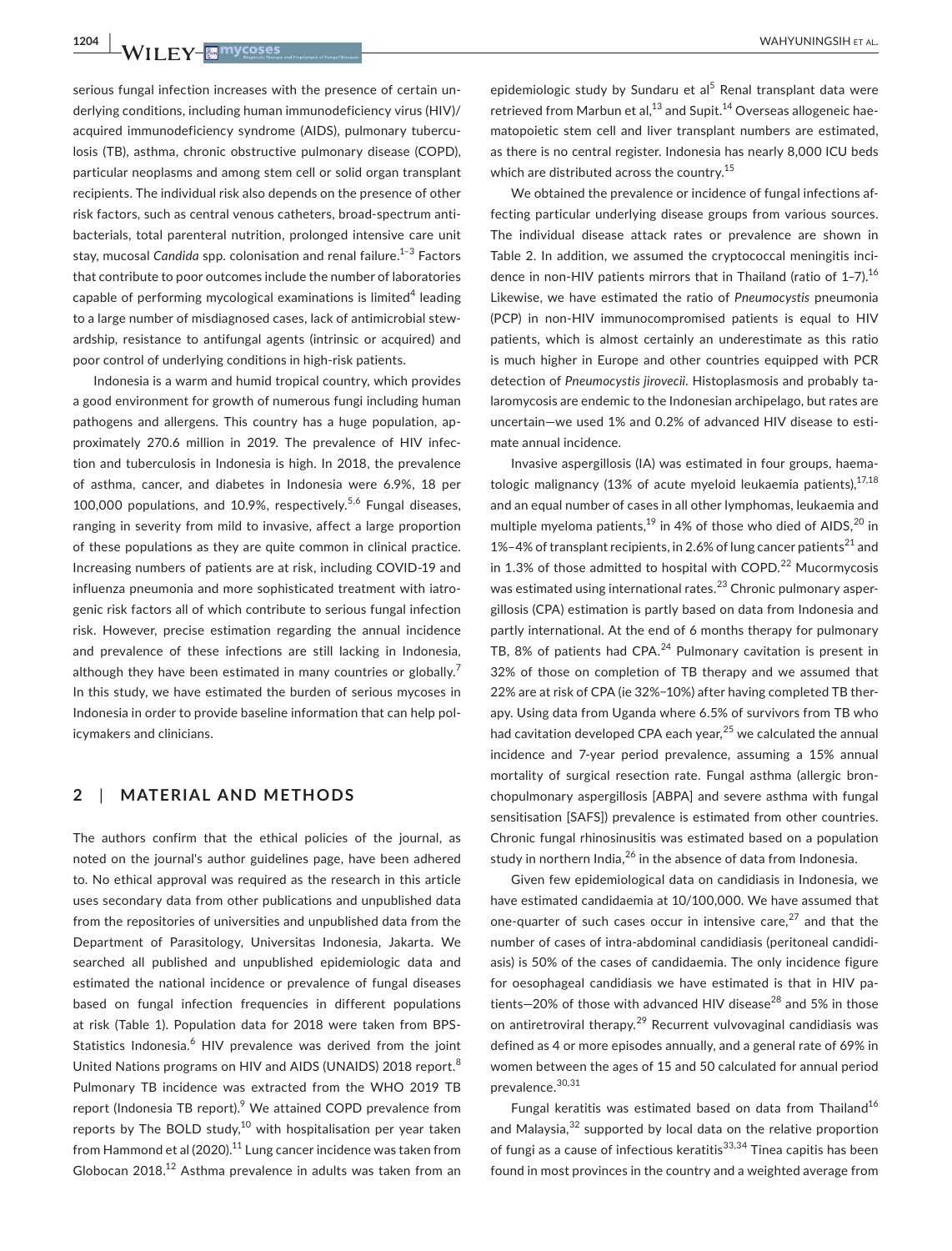**TABLE 1** Population characteristics in Indonesia

| <b>Population characteristic</b>                        | No.                    | <b>Source</b>                                                     |
|---------------------------------------------------------|------------------------|-------------------------------------------------------------------|
| Total population                                        | 266,795,000            | BPS-Statistics Indonesia <sup>6</sup>                             |
| Women aged 15-50 years                                  | 74,538,700             | WHO 2012 demographic proportions <sup>75</sup>                    |
| Population >40 years (16%)                              | 42,687,200             | Population pyramid <sup>76</sup>                                  |
| Children (<15 years) (27%)                              | 72,034,650             | WHO 2012 demographic proportions <sup>75</sup>                    |
| Prevalence of HIV                                       | $0.4\%$ (0.4%-0.5%)    | Tarigan et al <sup>77</sup>                                       |
| People living with HIV                                  | 640,000                | <b>UNAIDS, 201978</b>                                             |
| Proportion of HIV patients on ARVs                      | 17% (15%-20%)          | UNAIDS, 201779                                                    |
| Late HIV diagnosis with CD4 <350 cells/mm <sup>3</sup>  | 81%                    | Tarigan et al <sup>77</sup><br>Siregar et al 201580               |
| Adults living with HIV & CD4 <200 cells/µl              | 108,240                | Assumes a 5 year decline in immunity<br>of those not on ARVs      |
| AIDS deaths (adults)                                    | 38,000 (33,000-43,000) | UNAIDS, 201978                                                    |
| AIDS deaths (children)                                  | 2,500 (2,100-3,000)    | UNAIDS, 201978                                                    |
| Annual cases of TB                                      | 845,000                | World Health Organization 2019 <sup>9</sup>                       |
| Annual cases of pulmonary TB who survive                | 650,340                | World Health Organization 2018 <sup>81</sup>                      |
| Prevalence of asthma                                    | 6,91%                  | Sundaru et al, 2005 <sup>5</sup>                                  |
| Adults with asthma                                      | 13,450,000             | Sundaru, 2005 <sup>5</sup>                                        |
| Adults with COPD (12.5% of >40 years)                   | 32,575,000             | BOLD study, 2007 <sup>10</sup>                                    |
| Adults with COPD admitted to hospital each year (10.5%) | 3,420,000              | Hammond et al, 2020 <sup>11</sup>                                 |
| Renal transplants per year                              | 100                    | Marbun, 2018 <sup>13</sup> ; Supit, 2019 <sup>14</sup>            |
| Liver transplants per year                              | 50                     | Oswari et al 2020 <sup>82</sup>                                   |
| Allogeneic stem cell transplants per year               | 50                     | All international, returning home for<br>care                     |
| Lung cancer                                             | 30,023                 | Globocan, 2018 <sup>83</sup>                                      |
| Acute myelogenous leukaemia (population inclidence)     | 0.0038%                | WHO middle-income assumption <sup>84</sup>                        |
| Acute myelogenous leukaemia<br>(incidence)              | 10,138                 | Supriyadi et al 2011 <sup>18</sup><br>Globocan 2020 <sup>85</sup> |
| Lung cancer incidence                                   | 30,023                 | Globocan 2018 <sup>83</sup>                                       |
| Intensive care unit beds                                | 7,094                  | Ditjen Yankes, Ministry of Health,<br>201715                      |

Abbreviations: ARV, antiretroviral therapy; COPD, chronic obstructive pulmonary disease; TB, tuberculosis.

<sup>a</sup>Adjusted based on assumption that 90% of TB cases are pulmonary.

the 6 reports was used to estimate the prevalence in school-age children.<sup>35-40</sup> There are insufficient data to determine the prevalence of mycetoma, chromoblastomycosis and sporotrichosis, all three conditions were reported as long ago as 1984.

## **3**  | **RESULTS**

# **3.1**  | **Country profile (BPS-Statistics Indonesia)**

Indonesia is an emerging middle-income country with a gross domestic product per capita of USD\$ 3,894 and a population of 265,015,300 in 2018. Approximately, 49.8% of this population was female. The population is distributed in 16,056 islands. Most people live in big cities, particularly in Java and Sumatera islands, where tertiary medical facilities are available. Tertiary medical service

facilities are also available in capital cities of the provinces such as Makassar in South Sulawesi, Manado in North Sulawesi, Denpasar in Bali and others. Twenty-seven percent of the population was less than 15 years old (70,486,700) and 9.3% are over 60 (24,754,500).

## **3.2**  | **HIV- associated fungal infections**

We estimate 28,650 cases of oesophageal candidiasis in HIVinfected people, and cannot estimate how many with other underlying conditions (Table 3).

Antigen detection in sera of HIV-infected patients showed 164 that the prevalence of antigenaemia among ambulatory patients was 6.4% in Jakarta<sup>41</sup> and 7.1% in Bandung.<sup>42</sup> While cryptococcal meningitis among HIV-infected patients is  $21\%$ .<sup>43</sup> Our annual incidence estimate is 7,540 cases (Table 3). Most of the cryptococcal meningitis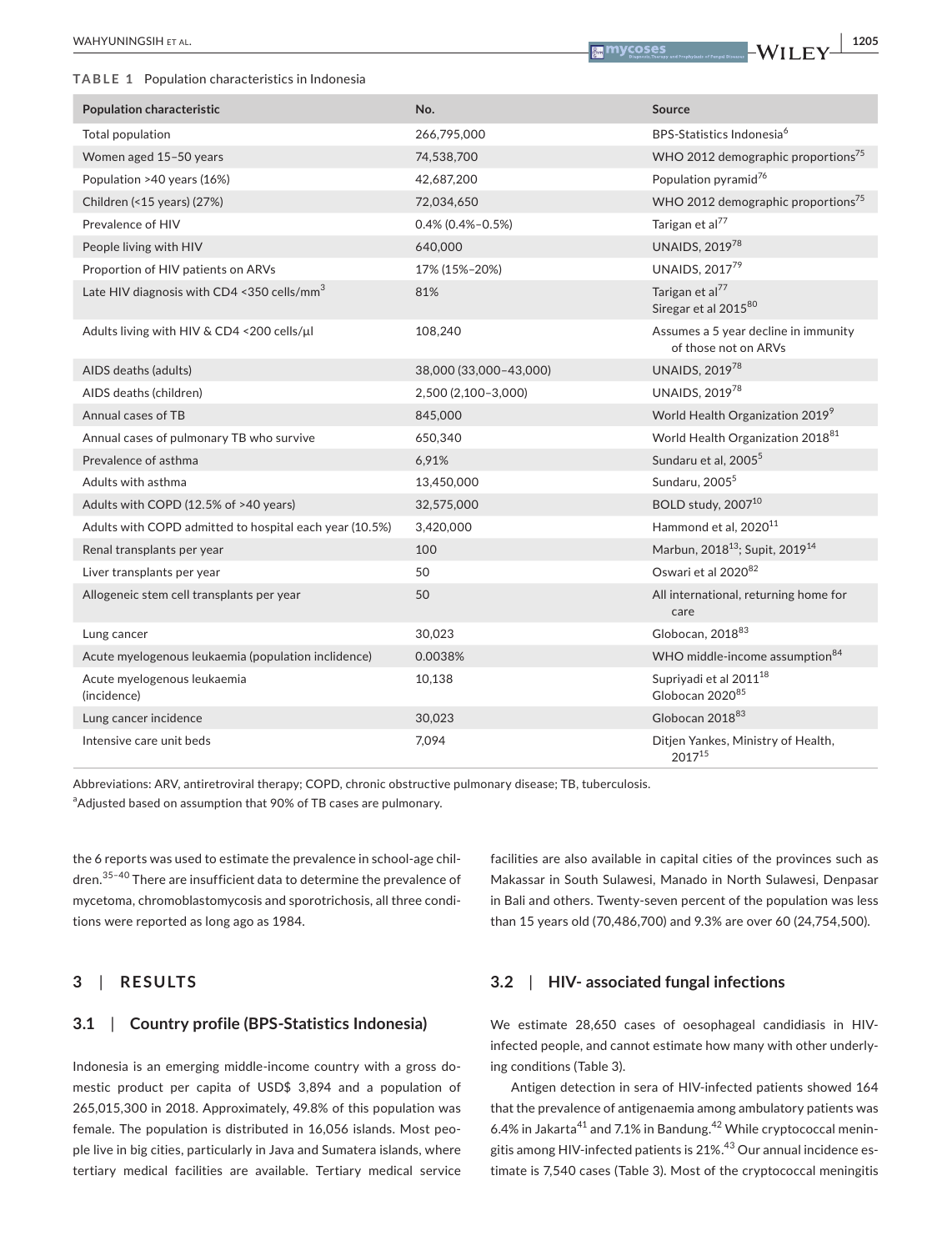### **TABLE 2** Fungal disease assumptions

| <b>Mycosis</b>                             | <b>Assumptions</b>                                                                                                                                                                                                                                                                                              | Geographic origin<br>of data informing<br>assumptions | Reference                                                                                                                                                                                                      |
|--------------------------------------------|-----------------------------------------------------------------------------------------------------------------------------------------------------------------------------------------------------------------------------------------------------------------------------------------------------------------|-------------------------------------------------------|----------------------------------------------------------------------------------------------------------------------------------------------------------------------------------------------------------------|
| Cryptococcal meningitis                    | Assumes a 7.1% rate in those with <200<br>CD4 cells                                                                                                                                                                                                                                                             | National                                              | Muda et al. 2014, <sup>41</sup> Ghaniem et al 2014, <sup>42</sup><br>Sjam et al 2012, 43                                                                                                                       |
| Pneumocystis pneumonia                     | For adults, assumed to cause 15% of all<br>newly presenting HIV/AIDS patients                                                                                                                                                                                                                                   | <b>National</b>                                       | Rozaliyani, et al 2020 <sup>45</sup><br>Data Dept. ParasitologyFKUI<br>unpublished                                                                                                                             |
| Disseminated<br>histoplasmosis             | Assumed to be 1% in advanced HIV<br>disease                                                                                                                                                                                                                                                                     | National                                              | Baker, 201972                                                                                                                                                                                                  |
| Talaromycosis                              | Assumed to be 0.2% in advanced HIV<br>disease                                                                                                                                                                                                                                                                   | National                                              | Surja et al 202086<br>Widaty et al 2020 <sup>87</sup>                                                                                                                                                          |
| Oesophageal candidiasis                    | 20% of PLWH not on ART and 5% taking<br><b>ART</b>                                                                                                                                                                                                                                                              | International                                         | Smith & Orholm, 1990 <sup>28</sup>                                                                                                                                                                             |
| Invasive aspergillosis                     | Complicates 13% of cases of AML per<br>year and an equivalent number among<br>all other hematologic malignancies;<br>complicates 10% of allogeneic HSCT,<br>1% of kidney SOT, 4% of liver SOT,<br>and 2.6% of cases of lung cancer; 4%<br>of patients dying of AIDS, and 1.3% of<br>hospitalised COPD patients. | National & International                              | Hammond et al, 2020 <sup>11</sup><br>Chen et al $2020^{17}$<br>Lortholary et al, 2011 <sup>19</sup><br>Antinori et al, 2009 <sup>20</sup><br>Guinea, 2010 <sup>22</sup><br>Herbrecht et al, 2012 <sup>88</sup> |
| Mucormycosis                               | 2 cases per million population                                                                                                                                                                                                                                                                                  | International                                         | Prakash, 2019 <sup>23</sup>                                                                                                                                                                                    |
| Chronic pulmonary<br>aspergillosis         | Complicates 8% of end of therapy<br>pulmonary TB cases and 6.5% annual<br>rate of CPA in the remaining 24% with<br>cavitation following TB. Pulmonary TB<br>assumed to underlie 80% of cases of<br>chronic pulmonary aspergillosis.                                                                             | National &<br>International                           | Setianingrum, 2021 <sup>24</sup> Page, 2019 <sup>25</sup>                                                                                                                                                      |
| Allergic bronchopulmonary<br>aspergillosis | Assumed to affect 2.5% of asthmatic<br>adults                                                                                                                                                                                                                                                                   | International                                         | Denning et al, 2013 <sup>89</sup>                                                                                                                                                                              |
| Severe asthma with fungal<br>sensitisation | Assumed to affect 30% of the most<br>severe decile of asthmatic adults                                                                                                                                                                                                                                          | International                                         | Denning et al, 2014 <sup>90</sup>                                                                                                                                                                              |
| Chronic fungal<br>rhinosinusitis           | Assumed to be the same as in India, based<br>on a population survey, 0.11% of the<br>population                                                                                                                                                                                                                 | International                                         | Chakrabarti, 2015 <sup>26</sup>                                                                                                                                                                                |
| Candidaemia                                | No local epidemiological data, so<br>estimated at 10/100,000; 25% in<br>intensive care                                                                                                                                                                                                                          | National & International                              | Bongomin, 2017 <sup>1</sup> ; Tan, 2015 <sup>27</sup>                                                                                                                                                          |
| Candida peritonitis                        | Post-surgical Candida peritonitis is 50% of<br>the ICU-related candidaemia annual<br>rate.                                                                                                                                                                                                                      | National & International                              | Wijayanto et al 200950<br>Kalista et al 2017 <sup>51</sup><br>Rusli 2012 <sup>52</sup><br>Mursinah et al 2016 <sup>53</sup><br>Montravers et al, 2011 <sup>57</sup><br>Hustrini et al 201958                   |
| Recurrent vulvovaginal<br>candidiasis      | 6%-9% of women between 15 and<br>54 years of age, as per references                                                                                                                                                                                                                                             | International                                         | Foxman et al, 2013 <sup>30</sup><br>Denning et al, 2018 <sup>31</sup>                                                                                                                                          |
| Fungal keratitis                           | 15/100,000                                                                                                                                                                                                                                                                                                      | National and<br>International                         | Chayakulkeeree, 2017 <sup>16</sup><br>Ratnalingam et al 2017 <sup>32</sup><br>Brown, 202033<br>Wahyuningsih et al 2002 <sup>34</sup>                                                                           |
| Tinea capitis                              | Multiple case series, age 22 months to<br>65 years, ost <14 years of age                                                                                                                                                                                                                                        | National & Regional                                   | See Table 4                                                                                                                                                                                                    |

*Note:* Regional implies another country in sub-Saharan Africa, while international implies outside of sub-Saharan Africa.

Abbreviations: AML: acute myelogenous leukaemia; ART: antiretroviral therapy; COPD: chronic obstructive pulmonary disease; HSCT: haematopoetic stem cell transplantation; ICU: intensive care unit; PCP: *Pneumocystis* pneumonia; PD: peritoneal dialysis; PLWH: persons living with HIV; SOT: solid organ transplantation; TB: tuberculosis.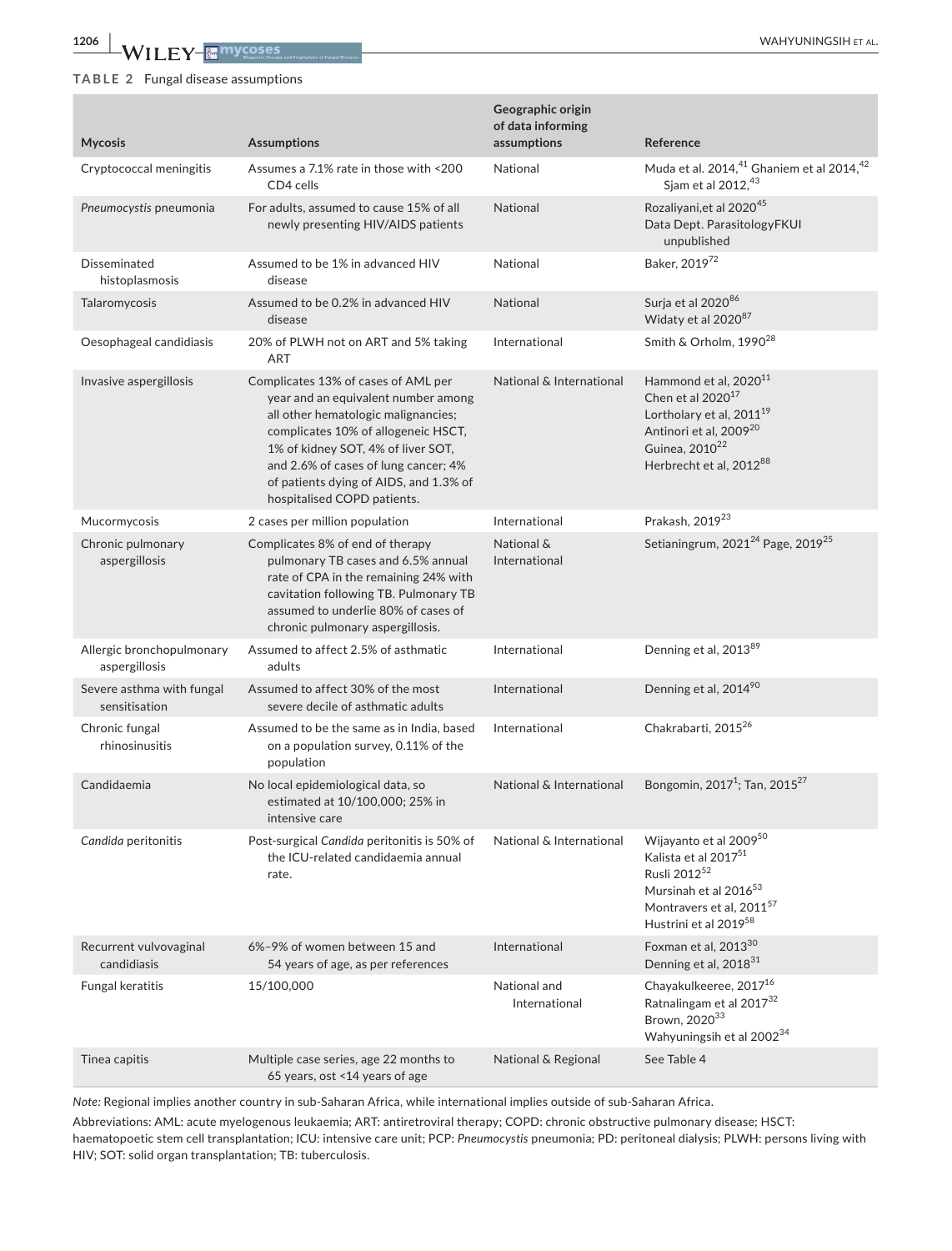**TABLE 3** Annual incidence and prevalence of the major serious fungal diseases in Indonesia

|                                                   |                           | Number of infections per underlying disorders per year |                              |                          |                          |                          |           |                        |
|---------------------------------------------------|---------------------------|--------------------------------------------------------|------------------------------|--------------------------|--------------------------|--------------------------|-----------|------------------------|
| Infection                                         | Incidene or<br>prevalence | None                                                   | HIV/<br><b>AIDS</b>          | Respiratory              | Cancer/<br><b>Tx</b>     | ICU                      | Rate/100K | <b>Total</b><br>burden |
| Oesophageal candidiasis                           |                           | $\overline{\phantom{0}}$                               | 28.560                       | $\overline{\phantom{a}}$ | $\overline{\phantom{0}}$ | ٠                        | 10        | 28,560                 |
| Cryptococcal meningitis                           |                           | 340                                                    | 7.540                        | $\overline{\phantom{a}}$ | 790                      | $\overline{\phantom{a}}$ | 8.7       | 8,670                  |
| Pneumocystis pneumonia                            |                           | $\overline{\phantom{0}}$                               | 15.400                       | $\overline{\phantom{a}}$ | 15.400                   | $\overline{\phantom{m}}$ | 11.5      | 30,800                 |
| Histoplasmosis                                    | $\mathbf{I}$              | ?                                                      | 1.060                        | $\ddot{?}$               | $\ddot{?}$               | $\ddot{?}$               | 0.4       | 1.060                  |
| Talaromyces marneffei infection                   |                           | $\overline{\phantom{a}}$                               | 210                          | $\overline{\phantom{a}}$ | ?                        | $\overline{\phantom{a}}$ | 0.4       | 210                    |
| Invasive aspergillosis                            |                           |                                                        | 1.400                        | 900                      | 2,700                    | 44,500                   | 18.6      | 49,500                 |
| Mucormycosis                                      |                           | $\sim$                                                 | ٠                            | $\overline{\phantom{0}}$ | 530                      |                          | 0.20      | 530                    |
| Chronic pulmonary aspergillosis                   | P                         | $\overline{\phantom{a}}$                               | $\qquad \qquad \blacksquare$ | 378,700                  | $\overline{\phantom{a}}$ |                          | 142       | 378,700                |
| Allergic bronchopulmonary<br>aspergillosis (ABPA) | P                         | $\sim$                                                 | ٠                            | 336,200                  | $\sim$                   |                          | 126       | 336,200                |
| Severe asthma with fungal<br>sensitisation (SAFS) | P                         |                                                        |                              | 443,800                  |                          |                          | 166       | 443,800                |
| Chronic fungal rhinosinutis                       | P                         | 294.000                                                | ÷.                           | $\overline{a}$           | $\sim$                   | ٠                        | 110       | 294.000                |
| Candidaemia                                       |                           | $\overline{\phantom{a}}$                               | $\qquad \qquad \blacksquare$ | $\overline{\phantom{a}}$ | 20,030                   | 6,680                    | 10        | 26,710                 |
| Candida peritonitis                               |                           | $\sim$                                                 | $\overline{\phantom{a}}$     | $\overline{\phantom{a}}$ |                          | 3,340                    | 1.3       | 3,340                  |
| Recurrent vaginal candidiasis<br>(>4 times/year)  | P                         | 5,003,000                                              | $\overline{\phantom{a}}$     |                          |                          |                          | $3,747^a$ | 5,003,000              |
| Tinea capitis                                     | P                         | 729,000                                                |                              |                          |                          |                          | 270       | 729,000                |
| Fungal keratitis                                  |                           | 40,050                                                 |                              |                          |                          |                          | 15        | 40,050                 |
| Total burden estimated                            |                           | 6,058,050                                              | 52,263                       | 1,186,615                | 39.450                   | 54,510                   |           | 7,737,413              |

<sup>a</sup>Female population only.

in HIV-infected patients is an AIDS-defining illness because many of these patients were diagnosed with advanced HIV infection.<sup>44</sup> We also diagnosed cryptococcosis among non-HIV patients including meningitis, pulmonary cryptococcosis, skin infection and cryptococcaemia. There is no good study of these cases, so we have use ratios from Thailand<sup>16</sup> to estimate 340 cryptococcal meningitis cases in non-immunocompromised patients and in immunocompromised patients.

Among 55 AIDS patients with pneumonia, PCP was found in 14.5%. Using this estimate, we have estimated 15,400 cases and an equal number in non-HIV-infected patients (Table 3). In current clinical practice in Jakarta, most PCP diagnoses are made in non-HIV patients; for example, ICU admitted patient with different underlying diseases.<sup>45</sup>

We have estimated 1% of new AIDS patients have disseminated histoplasmosis (1,060 cases) and 0.2% *T marneffei* infection (210), in the absence of population data, but some diagnosed cases (Table 3).

# **3.3**  | **Fungal diseases in other immunocompromised and diabetic patients**

We estimate a total of 2,700 IA in leukaemia and transplant recipients, 900 cases in lung cancer, 1,480 patients who die of AIDS and 44,500 cases in COPD patients admitted to the hospital. The

incidence of IA in critically ill patients Jakarta is  $7.65\%$ <sup>46</sup> which is higher than in many countries, and while some of the aforementioned groups will enter intensive care, most will not with only 7,094 ICU beds in the country. So, a total of nearly 50,000 cases of IA are likely (Table 3), making this one of the highest rates in the world. One report of the outcomes of kidney transplantation: Patients found that most deaths were due to infection but there is no mention of which pathogen.<sup>13</sup>

Mucormycosis is reported—two cases of rhino-cerebral mucormycosis47,48 and 13 cases of rhino-cerebral & sinusitis have been recorded at the Department of Parasitology over a 2 year period (2018–2019). These reports are surely a gross underestimate of the size of this problem, and we conservatively estimate 530 cases annually in all patient groups, including immunocompromised, trauma, burns and diabetic patients (Table 3).

# **3.4**  | **Fungal diseases associated with underlying respiratory disease**

Tuberculosis incidence has been falling since 2016 according to the WHO but remains high and this complicated our estimate of CPA annual incidence and prevalence. So, in 2018, with 657,000 survivors of pulmonary TB, we estimated that 52,570 people finished their 6 months of TB therapy with CPA and over the following year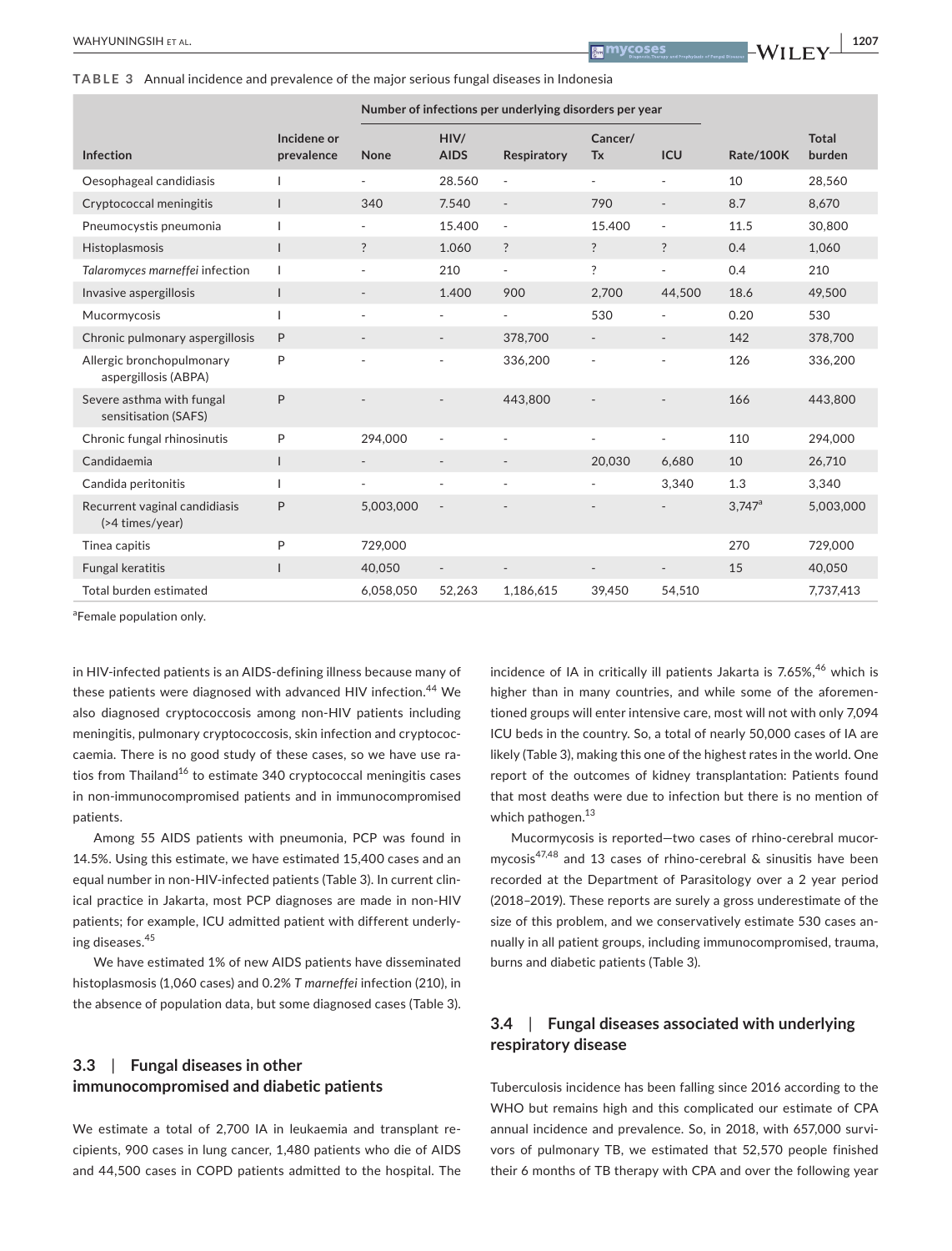#### **TABLE 4** Tinea capitis in Indonesia

| <b>Region and year</b> | Prevalance                    | Reference                             |
|------------------------|-------------------------------|---------------------------------------|
| Manado, 2012           | $6/65$ (9.23%)                | Bertus et al, 2015 <sup>35</sup>      |
| Tangerang, 2011        | 3/178(1.7%)                   | Octavia 2012 <sup>36</sup>            |
| Surabaya, 2011         | 5/275 (1.85%)                 | Putri & Astari, 2017 <sup>37</sup>    |
| Surabaya, 2012         | 13/183 (7.1%)                 |                                       |
| Surabaya, 2013         | 4/166 (2.4%)                  |                                       |
| Surabaya, 2011-2013    | 22/624 (3.5%)                 |                                       |
| <b>Malang, 2017</b>    | $2/19(11\%)$                  | Pravitasari et al, 2019 <sup>38</sup> |
| Bali, 2007-2010        | 0.21%                         | Karmila, 2016 <sup>39</sup>           |
| Jakarta, 2005-2010     | 2005:4/837<br>(0.48%)         | Sari et al, 2012 <sup>40</sup>        |
|                        | 2006:3/796<br>(0.38%)         |                                       |
|                        | 2007:2/637<br>(0.31%)         |                                       |
|                        | 2008:7/665<br>(1.05%)         |                                       |
|                        | 2009:3/684<br>$(0.44\%)$      |                                       |
|                        | 2010:4/655<br>(0.61%)         |                                       |
|                        | Total:<br>23/4,274<br>(0.53%) |                                       |

*Note:* Epidemiology papers published since 2,000.

another 8,100 people would develop CPA. Using this approach between 2013 and 2019, and a 15% annual mortality or surgical removal rate, a 7-year point prevalence of ~297,570 patients with CPA after TB is estimated. Given all the other co-existing lung diseases, at least an extra 20% of other patients, we estimate a total of ~371,970 prevalence of CPA (Table 3). Overall this estimate of CPA in TB survivors is 10.1% of the TB survivors (486,000 of 4.8 million), of whom ~188,000 (38.3%) have estimated to have died (apart from a few with curative thoracic surgery).

Fungal asthma in adults was estimated based on international figures given the lack of diagnosis of these entities currently in Indonesia. Asthma prevalence is relatively high at 6.9% from 2005.<sup>5</sup> So ABPA prevalence may be as high as 336,200 affected (126/100,000) and SAFS 443,800 (186/100,000) (Table 3). There may some overlap between these entities as many ABPA patients also have severe asthma. The 2.5% proportion used for ABPA may underestimate the prevalence if the situation in India is mirrored in Indonesia.

# **3.5**  | **Chronic fungal rhinosinusitis**

Using prevalence data from a community study from India, $^{26}$  we estimate that 293,700 people in Indonesia suffer from various manifestations of chronic fungal rhinosinusitis (FRS). These disorders do occur in Indonesia as a recent study of 20 patients with chronic

fungal rhinosinusitis<sup>49</sup> found the level of beta-1,3-D glucan in the nasal wash to be a helpful diagnostic aid. In this study, 70% of the patients had *Aspergillus flavus* as the likely allergenic fungus, similar in frequency to the 90% found in India. The distribution of subtypes of chronic FRS patients in India was allergic rhinosinusitis (56%), chronic granulomatous rhinosinusitis (18%), eosinophilic rhinosinusitis (15%), fungal ball of the maxillary sinus (10%) and chronic invasive rhinosinusitis (1%)—this distribution of entities has yet to be studied in Indonesia. Nonetheless, we estimate nearly 300,000 people in Indonesia suffer from chronic FRS (Table 3).

# **3.6**  | **Candida infections**

Candidaemia comprises a significant proportion of proven or probable causes of sepsis: 55 of 131 (39%) neonates with late-onset sepsis had candidaemia<sup>50</sup> and 91 of 738 (12.3%) cases of sepsis in adult admitted to the ICU (2012–2014) documented or probable invasive candidiasis.<sup>51</sup> In children with acute leukaemia in 2010-2011 12 of 102 (11.7%) had invasive fungal infection mostly with candidaemia or features consistent with invasive candidiasis.<sup>52</sup> Other series of candidaemia have been published including 117 cases over 2011– 2014<sup>53</sup> and 72 cases over 2010-2018.<sup>54</sup>

Using an intermediate international figure of 10/100,000, the estimated incidence of candidaemia is 26,700 (Table 3) and invasive candidiasis 66,750 cases annually (40% only diagnosed by blood culture).55 A study conducted in Jakarta on neonates who failed antibacterial therapy showed that the most common cause was *C. tropicalis*. 56

Partially included within the overall tally of invasive candidiasis is intra-abdominal candidiasis. Assuming that 33% of candidaemia episodes occur in intensive care, $27$  and the careful multicentre prospective study from France, $57$  we have estimated a 50% proportion of intra-abdominal candidiasis to each case of candidaemia. For Indonesia, this would be about 2,000 cases annually. There is also *Candida* peritonitis complicating chronic ambulatory peritoneal dialysis (CPAD) but uncertainty about how many such patients there are in Indonesia. With 1,668 patients on CAPD currently, and the rate of Candida peritonitis is 2 per 100 patient/years,<sup>58</sup> then about 33 cases will be seen each year.

Recurrent vulvovaginal candidiasis is estimated to affect 6% of women between 15 and 50 years, a total of about 5 million in any year. We found no publications on this topic from Indonesia.

#### **3.7**  | **Skin and hair fungal infections**

A small number of cases of mycetoma, chromoblastomycosis and sporotrichosis have been reported in the 1980's.<sup>59</sup> Since then, a few case reports of chromoblastomycosis and a series of 4 cases of eumycetoma from Jakarta have been published. It is likely that these infections are grossly underdiagnosed. Only one case of human sporotrichosis is reported<sup>60</sup> and one case in a cat.<sup>61</sup> This may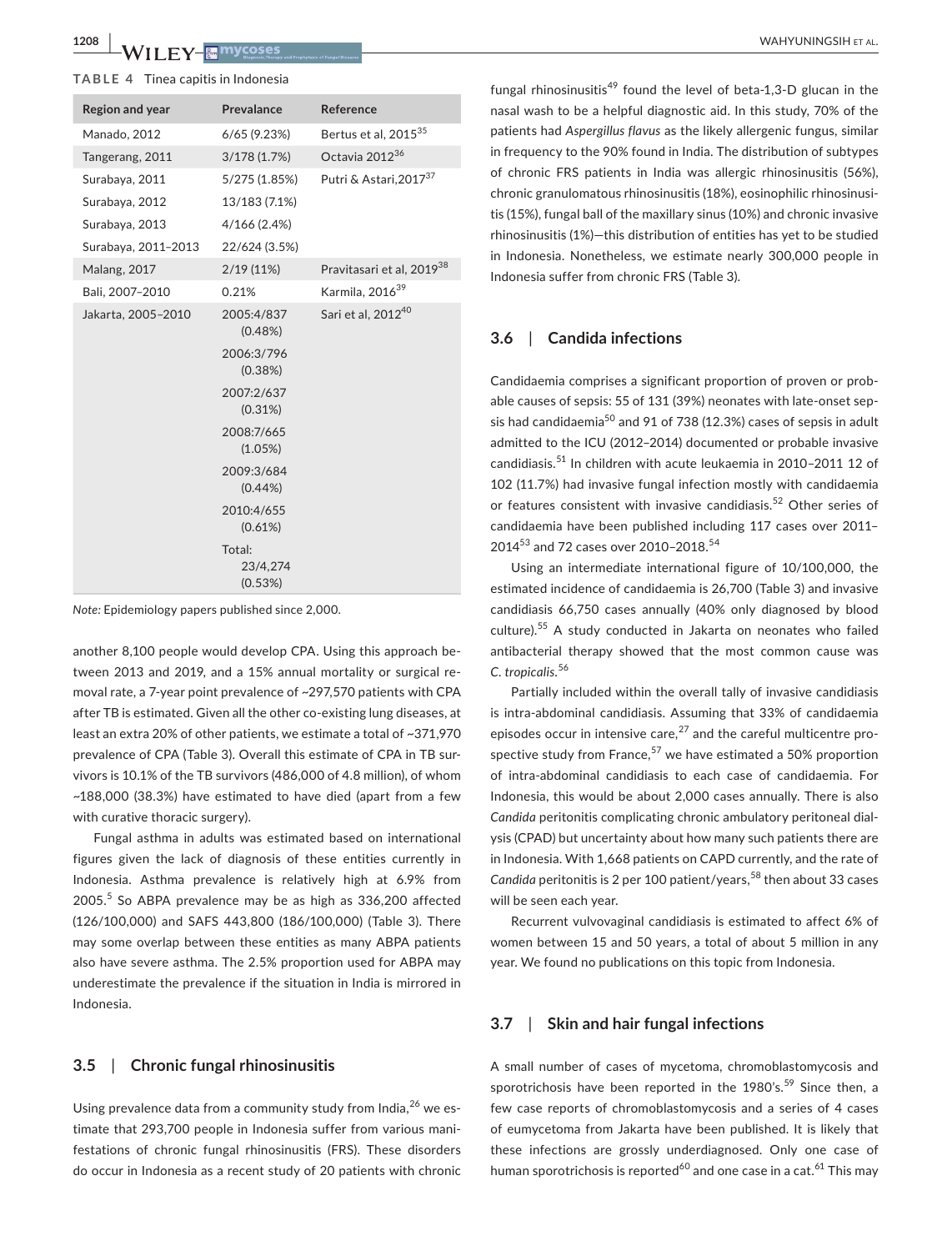be a rare infection in Indonesia. Pythiosis has not been reported in Indonesia.

Multiple case series of tinea capitis have been published with most cases in those aged <14 years (Table 4). There are wide variations in prevalence from about 0.2% in Bali<sup>39</sup> to 11% in Malang. The last year of survey was 2019 in Malang,  $38$  but the study was very small. Using a conservative national figure of 1% of children, we would anticipate about 720,000 children to have tinea capitis (Table 3).

### **3.8**  | **Ocular infections**

Fungal keratitis occurs in Indonesia and a series of 366 corneal scrapings examined in Jakarta over 7 years in the mycology laboratory, 172 (47%) showed fungal hyphae and/or were culture positive. To estimate the annual incidence of fungal keratitis in Indonesia, we have used data from Thailand—15/100,000. This estimate predicts that about 40,000 people in Indonesia develop fungal keratitis each year(Table 2).16,32–34 Most of these affected eyes will go blind, and some will need removal, preventing a later corneal transplant.

### **4**  | **DISCUSSION**

The population of Indonesia is estimated to exceed 273 million in 2020, according to the United Nations, 3.5% of the global population and the fourth largest population on the planet. It is a predominantly Muslim (~80%) democracy with over 300 spoken languages and 6,000 inhabited islands. There are many ethnicities within the country, Javanese being the largest (~40%). There are over 86 medical schools graduating about 8,000 doctors annually (theasiapacificscholar.org), most of whom become specialists.<sup>62</sup> The health system is both private and public. Pusat Kesehatan Masyarakat (Puskesmas— Community Health Centre) is a public health facility of primary health care that is distributed all over Indonesia. Unfortunately, fungal diseases especially serious fungal diseases have not received enough attention. The government National Health Insurance Program (BPJS) and plan for universal health coverage has been developed over the last 5 years. BPJS covers all Indonesian residents and foreigners who have worked in Indonesia for at least 6 months and paid contributions to BPJS. This membership is obligatory even if people have other health insurance.<sup>63</sup>

Fungal infections can be broadly categorised into 5 categories: invasive and immediately life- or sight-threatening, chronic such as mycetoma and chronic pulmonary aspergillosis, allergic including fungal asthma and allergic fungal rhinosinusitis, mucosal and cutaneous (hair, nails and skin). Some infections are tough to classify in this schema, including post-operative and burn wound infections, maxillary fungal balls, diabetic foot fungal infections and others. Nonetheless, we have attempted here to estimate for the first time the burden of the most important fungal infections and termed serious in medical impact terms. The objective is to identify

the approximate scale of the problem in terms of total numbers and diagnostic and awareness needs.

Due to limited mycology laboratories in the country, until recently most mycotic diseases have only been reported sporadically. A detailed study on epidemiology is limited, so magnitude of the problem is not clear.<sup>4</sup>

### **4.1**  | **Aspergillosis**

Indonesia ranks third on the number of TB which is an important factor related to the incidence of chronic pulmonary aspergillosis. In an abstract presented in 2017, we estimated ~83,030 treated pulmonary TB patient will suffer CPA and here we estimate a prevalence of 378,700, based on recently completed studies.<sup>24,25,64</sup> Due to the similarity of clinical signs, usually, these patients are treated as recurrent TB. Two studies about chronic pulmonary aspergillosis were conducted in two cities, namely Jakarta (Java) and Manado (Sulawesi). In Jakarta, 10 out of 56 patients with TB were met criteria for CPA, while in Manado 72 post-TB patients were proven as CPA by radiology and antibody detection test.<sup>64,65</sup>

We estimated the total annual incidence of invasive aspergillosis to be 49,500 (18.6/100,000) primarily among COPD, leukaemia, lung cancer and HIV patients. This is a relatively high figure internationally. A multicentre study in 6 ICUs in Jakarta showed the prevalence of probable invasive pulmonary aspergillosis to be 7.6%<sup>46</sup> which is not reflected in our estimate, suggesting that our estimate could be an underestimate. Invasive *Aspergillus* rhinosinutisis has been reported as case reports<sup>66,67</sup> but we could not separate out these cases from the overall IA caseload.

#### **4.2**  | **Candidaemia and invasive candidiasis**

Candidaemia is hospital-related infection. A lack of local data prevents a very accurate estimate. Our national data are limited to the data from hospitals in Jakarta which is lower than our estimation (Table 2). Our overall estimate of the annual incidence of candidaemia is in the middle of international rates at 10/100,000, substantially lower than Pakistan, for example, at  $21/1,000,000,68$  so could be an underestimate, but on the other hand, there were only 7,094 intensive care beds in 2016. Candidaemia is an insensitive means of diagnosis in invasive candidiasis at about 40%.<sup>55</sup>

# **4.3**  | **Cryptococcosis**

With the arrival of AIDS pandemic, we saw an increase of cryptococcal meningitis in the AIDS population. Patients were only diagnosed in Jakarta & Bandung, and in a small number from other cities such as Denpasar Bali, Manado, Pontianak& Jayapura. We also diagnosed cryptococcosis in non-HIV patients. Our experience indicates that the problem of cryptococcosis is bigger than what has been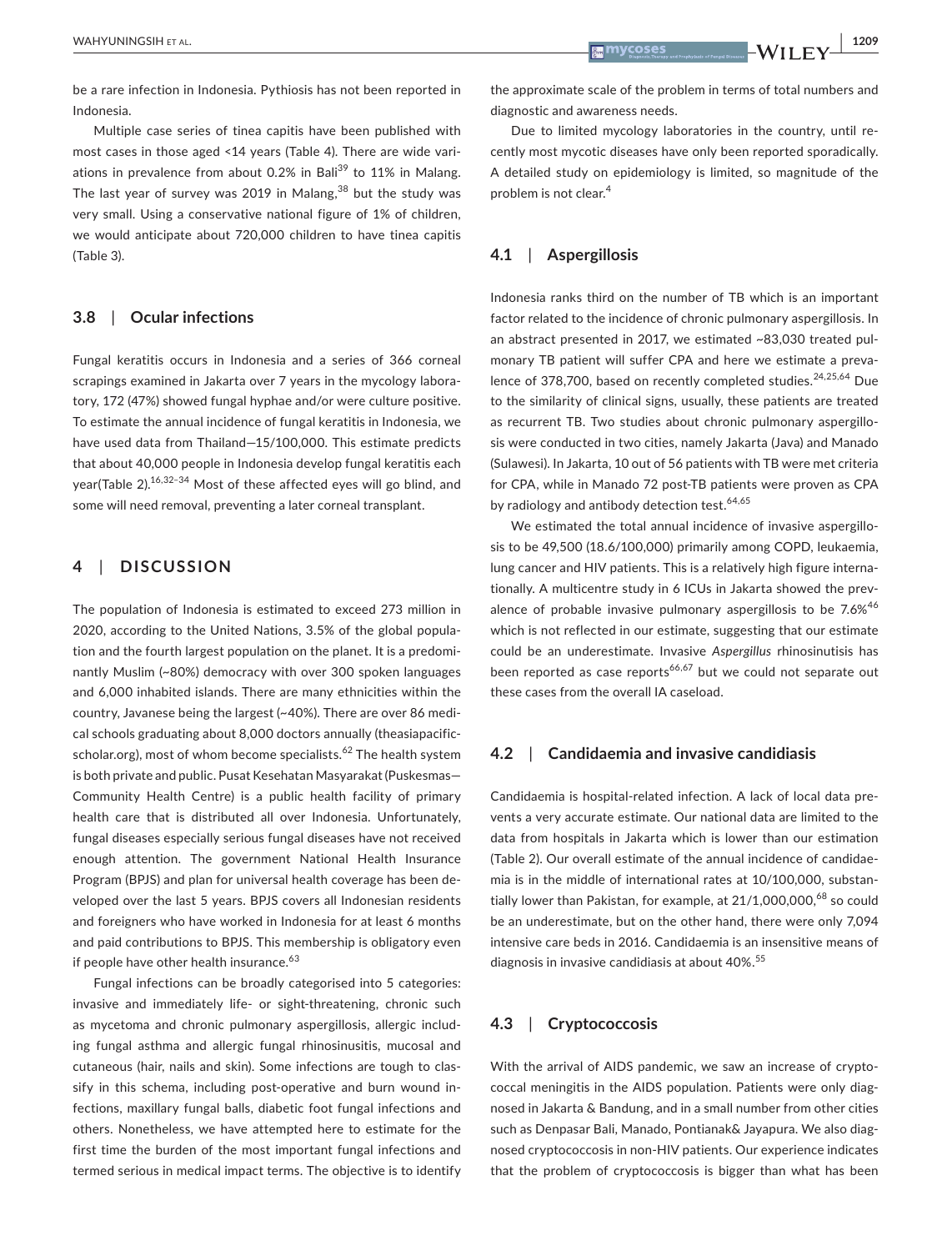reported. The prevalence of cryptococcal meningitis in patients with HIV infection ranges from 9%–21%, depending on the method of examination whether using direct examination of India ink or by detection of *Cryptococcus* antigens. By using antigen detection, a higher diagnostic sensitivity and incidence is obtained.<sup>42,43</sup> Four studies on the detection of antigenaemia among ART naïve HIV patients conducted in Jakarta, Bandung, Surabaya showed the prevalence of antigenaemia varied between 6.4%-7.3%.<sup>41,42,69</sup> Another study conducted in Pontianak, Kalimantan (Borneo) found the prevalence of antigenaemia to be 5.6% among HIV-infected patients.<sup>70</sup> In our department, we recorded cases of cryptococcosis in non-HIV patients. A high index of suspicion is needed to recognise the early symptoms so that the diagnosis can be made rapidly. Outcomes may be limited as flucytosine is not available for therapy.

#### **4.4**  | **Histoplasmosis**

There are two important clinical manifestations of histoplasmosis disseminated and chronic. Disseminated histoplasmosis was first reported in 1932 and since 2004, we identified histoplasmosis among AIDS patients with skin dissemination. But we do not have any data on the chronic pulmonary form which has clinical symptoms and radiological appearances to pulmonary TB. We suspect that among patients diagnosed as pulmonary TB some of them have histoplasmosis. Of 88 sera from patients with pulmonary infection 22 sera were positive for *Histoplasma* galactomannan (data are not shown). Furthermore, when considering the results of the histoplasmin skin test in three regions of Indonesia,  $71,72$  it is highly likely that actual cases of histoplasmosis are far more frequent than has been reported. Adrenal histoplasmosis is expected, but not reported. Case reports of various manifestations of histoplasmosis were reported from all over Indonesia from 1932 until now.73,74

# **5**  | **CONCLUSION**

Over 6 million Indonesians probably have a serious fungal infection in any given year (2.89%). The estimates are almost certainly significant underestimates. Indonesia has a high burden of serious fungal infections, partly attributable to high TB incidence, moderate numbers of HIV patients, and many other risk factors. Additional efforts to improve diagnostic capability and undertake epidemiology studies are required.

#### **ACKNOWLEDGEMENT**

RW received a research grant from DIPI/LPDP with contract number MR/P017622/1

#### **CONFLICT OF INTEREST**

The authors report no conflict of interest.

#### **AUTHOR CONTRIBUTION**

**Retno Wahyuningsih:** Conceptualization (equal); Data curation (equal); Investigation (equal); Writing-review & editing (equal). **robiatul adawiyah:** Data curation (equal); Resources (equal); Validation (equal). **Ridhawati Sjam:** Project administration (equal); Validation (equal). **joedo prihartono:** Data curation (equal). **endah AT Wulandari:** Data curation (supporting); Resources (supporting). **Anna Rozaliyani:** Resources (supporting). **ronny ronny:** Data curation (supporting); Writing-review & editing (supporting). **Darma Imran:** Data curation (supporting); Resources (equal). **Mulyati Tugiran:** Resources (equal). **forman erwin siagian:** Resources (supporting). **David Denning:** Conceptualization (equal); Data curation (equal); Investigation (equal); Writing-review & editing (equal).

## **ORCID**

*Retno Wahyuningsih* <https://orcid.org/0000-0002-3294-5792>

#### **REFERENCES**

- 1. Bongomin F, Gago S, Oladele RO, Denning DW. Global and multinational prevalence of fungal diseases-estimate precision. *J Fungi (Basel)*. 2017;3(57):1–29.
- 2. Rüping MJGT, Vehreschild JJ, Cornely OA. Patients at high risk of invasive fungal infections: when and how to treat. *Drugs*. 2008;68(14):1941-1962.
- 3. Maertens J, Vrebos M, Boogaerts M. Assessing risk factors for systemic fungal infections. *Eur J Cancer Care*. 2001;10(1):56-62.
- 4. Chindamporn A, Chakrabarti A, Li R, et al. Survey of laboratory practices for diagnosis of fungal infection in seven Asian countries: an Asia fungal working group (AFWG) initiative. *Med Mycol*. 2018;56(4):416-425.
- 5. Sundaru H. Epidemiology of asthma in Indonesia. *Acta Med Indones*. 2005;37(1):51-54.
- 6. BPS-Statistics Indonesia. Statistical yearbook of Indonesia 2019. [https://www.bps.go.id/subject/12/kependudukan.html.](https://www.bps.go.id/subject/12/kependudukan.html) Accessed August 2, 2020.
- 7. Global Action Fund for Fungal Infections. Publications. [https://](https://www.gaffi.org/media/country-fungal-disease-burdens/) [www.gaffi.org/media/country-fungal-disease-burdens/](https://www.gaffi.org/media/country-fungal-disease-burdens/). Accessed August 2, 2019.
- 8. Global HIV & AIDS statistics 2020 fact sheet. 2020. [https://](https://www.unaids.org/en/resources/fact-sheetAccessed) [www.unaids.org/en/resources/fact-sheetAccessed](https://www.unaids.org/en/resources/fact-sheetAccessed). Accessed January 4, 2021.
- 9. WHO Tb data. 2019. <https://www.who.int/tb/data/>. Accessed January 3, 2021.
- 10. Buist AS, McBurnie MA, Vollmer WM, et al. International variation in the prevalence of COPD (the BOLD Study): a population-based prevalence study. *Lancet*. 2007;370(9589):741-750.
- 11. Hammond EE, McDonald CS, Vestbo J, Denning DW. The global impact of Aspergillus infection on COPD. *BMC Pulm Med*. 2020;20(241):1–10.
- 12. International Agency for Globocan. [https://gco.iarc.fr/today/data/](https://gco.iarc.fr/today/data/factsheets/populations/360-indonesia-fact-sheets.pdf) [factsheets/populations/360-indonesia-fact-sheets.pdf](https://gco.iarc.fr/today/data/factsheets/populations/360-indonesia-fact-sheets.pdf). Accessed October 5, 2020.
- 13. Marbun MBH, Susalit E, Umami V. Seven years' experience of living donor kidney transplantation in Indonesia: a retrospective cohort study. *Acta Med Indones - Indones J Intern Med*. 2018;50:119-124.
- 14. Supit T, Nugroho EA, Santosa A, Soedarso MA, Daniswara N, Addin SR. Kidney transplantation in Indonesia: an update. *Asian J Urol*. 2019;6:305-311.
- 15. Beds in the ICU. [http://sirs.yankes.kemkes.go.id/fo/home/intensif.](http://sirs.yankes.kemkes.go.id/fo/home/intensif) Accessed December 24, 2020.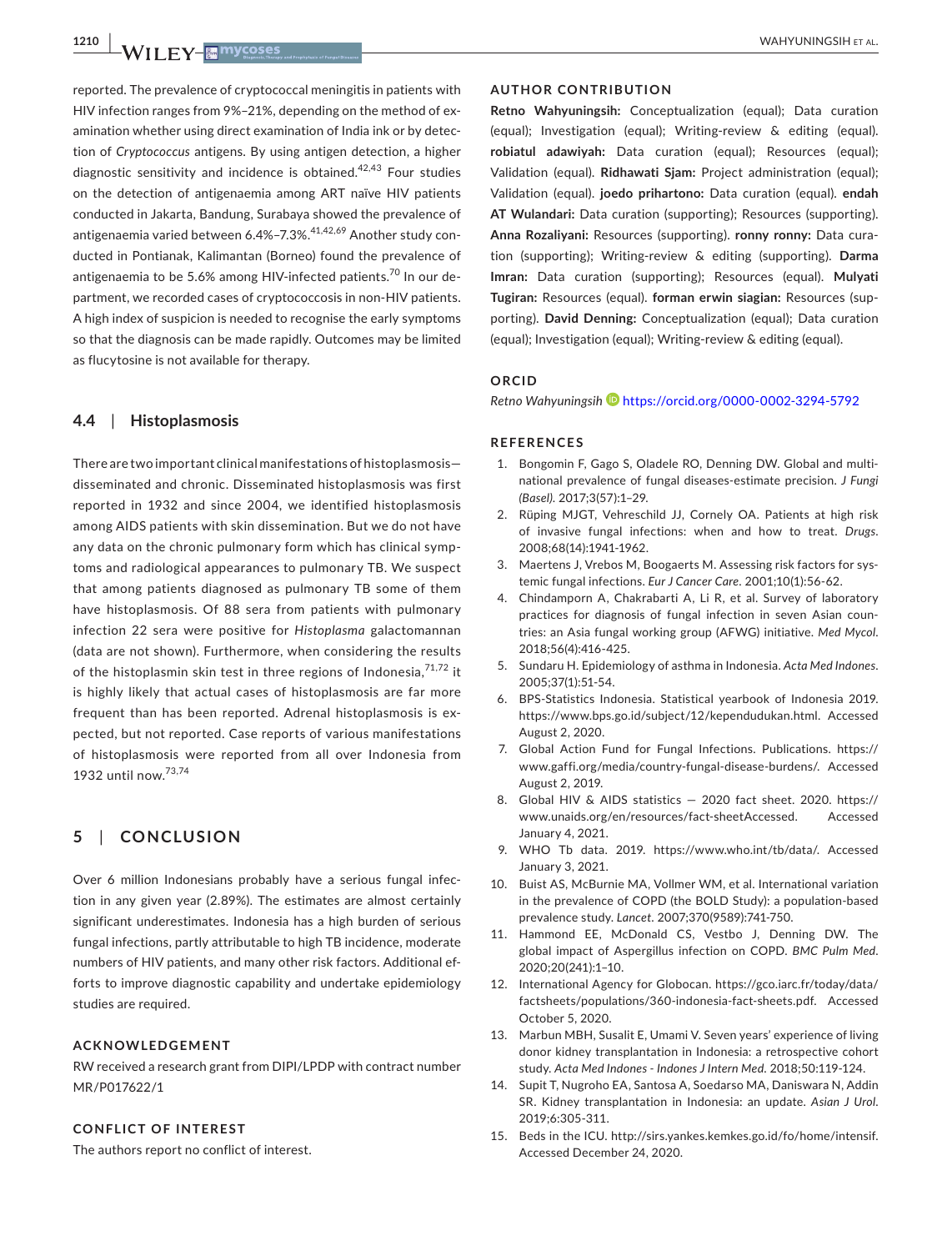- 16. Chayakulkeeree M, Denning DW. Serious fungal infections in Thailand. *Eur J Clin Microbiol Infect Dis*. 2017;36(6):931-935.
- 17. Chen L, Han X, Li Y, Zhang C, Xing X. Invasive pulmonary aspergillosis in immunocompetent patients hospitalised with influenza A-related pneumonia: a multicenter retrospective study. *BMC Pulm Med*. 2020;20(1):239.
- 18. Supriyadi E, Widjajanto PH, Purwanto I, Cloos J, Veerman AJ, Sutaryo S. Incidence of childhood leukemia in Yogyakarta, Indonesia, 1998–2009. *Pediatr Blood Cancer*. 2011;57(4):588-593.
- 19. Lortholary O, Gangneux JP, Sitbon K, et al. Epidemiological trends in invasive aspergillosis in France: the SAIF network (2005–2007). *Clin Microbiol Infect*. 2011;17(12):1882-1889.
- 20. Antinori S, Nebuloni M, Magni C, et al. Trends in the postmortem diagnosis of opportunistic invasive fungal infections in patients with AIDS: A retrospective study of 1,630 autopsies performed between 1984 and 2002. *Am J Clin Pathol*. 2009;132(2):221-227.
- 21. Yan X, Li M, Jiang M, Zou LQ, Fuo F, Jiang Y. Clinical characteristics of 45 patients with invasive pulmonary aspergillosis. *Cancer*. 2009;115(21):5018-5025.
- 22. Guinea J, Torres-Narbona M, Gijón P, et al. Pulmonary aspergillosis in patients with chronic obstructive pulmonary disease: incidence, risk factors, and outcome. *Clin Microbiol Infect*. 2010;16(7):870-877.
- 23. Prakash H, Chakrabarti A. Global Epidemiology of Mucormycosis. *J Fungi (Basel)*. 2019;5(1):26.
- 24. Setianingrum F, Rozaliyani A, Adawiyah R, et al. A prospective longitudinal study of chronic pulmonary Aspergillosis in pulmonary tuberculosis in Indonesia (APICAL). submitted to J Thorax under review.
- 25. Page ID, Byanyima R, Hosmane S, et al. Chronic pulmonary aspergillosis commonly complicates treated pulmonary tuberculosis with residual cavitation. *Eur Respir J*. 2019;53(3):1801184.
- 26. Chakrabarti A, Rudramurthy SM, Panda N, Dash A, Singh A. Epidemiology of chronic fungal rhinosinusitis in rural India. *Mycoses*. 2015;58(5):294-302.
- 27. Tan BH, Chakrabarti A, Li RY, et al. Incidence and species distribution of candidaemia in Asia: a laboratory-based surveillance study. *Clin Microbiol Infect*. 2015;21(10):946-953.
- 28. Smith E, Orholm M. Trends and patterns of opportunistic diseases in Danish AIDS patients 1980–1990. *Scand J Infect Dis*. 1990;22(6):665-672.
- 29. Buchacz K, Baker RK, Palella FJ Jr, et al. AIDS-defining opportunistic illnesses in US patients, 1994–2007: A cohort study. *AIDS*. 2010;24(10):1549-1559.
- 30. Foxman B, Muraglia R, Dietz JP, Sobel JD, Wagner J. Prevalence of recurrent vulvovaginal candidiasis in 5 European countries and the United States: Results from an internet panel survey. *J Low Genit Tract Dis*. 2013;17(3):340-345.
- 31. Denning DW, Kneale M, Sobel JD, Rautema RR. Global burden of recurrent vulvovaginal candidiasis: a systematic review. *Lancet Infect Dis*. 2018;18(11):e339-e347.
- 32. Ratnalingam V, Umapathy T, Sumugam K, Hanida H, Retnasabapathy S. Microbial keratitis in West and East Malaysia. *Int Eye Sci*. 2017;17(11):1989-1992.
- 33. Brown L, Leck AK, Gichangi M, Burton JM, Denning DW. The global incidence and diagnosis of fungal keratitis. *Lancet Infect Disinfect Dis*. 2020;3099(20):1-9.
- 34. Wahyuningsih R, Kartanegara D, Sitompul R. Jamur penyebab keratomikosis. *J Mikol Kedok Indon*. 2002;1–2:20-23.
- 35. Bertus NVP, Pandaleke HEJ, Kapantow GM. Profil dermatofitosis di Poliklinik Kulit dan Kelamin RSUP Prof. dr. R. D. Kandou Manado periode Januari - Desember 2012. *e-Clinic (eCl)*. 2015;3(2):731-734.
- 36. Oktavia A. Prevalensi dermatofitosis di poliklinik kulit dan kelamin RSUD Tangerang periode 1 Januari 2011 sampai dengan 31 Desember 2011. Universitas Islam Negeri Syarif Hidayatullah Jakarta. 2012.
- 37. Putri AI, Astari L. Profil dan evaluasi pasien dermatofitosis (profile and evaluation of dermatophytosis). *Periodic Dermatol Venereol*. 2017;29(2):135-141.
- 38. Pravitasari DN, Hidayatullah TA, Nuzula AF, Puspita R. Profil dermatofitosis superfisialis periode Januari – Desember 2017 di Rumah Sakit Islam Aisiyah Malang. *J Saint Med*. 2019;15(1):25-32.
- 39. Tinea kapitis tipe gray patch yang diduga disebabkan oleh Microsporum dan Trichophyton, (Program Pendidikan Dokter Spesialis Fakultas Kedokteran Universitas Udayana 2016).
- 40. Sari AB, Widaty S, Bramono K, Miranda E, Ganjardani M. Tinea kapitis di Poliklinik Kulit dan Kelamin RSUPN Dr Cipto Mangunkusumo Jakarta periode tahun 2005–2010. *MDVI*. 2012;39(3):113-117.
- 41. Muda CAK, Imran D, Herqutanto WR. Cryptococcal antigen in the serum of anti-retro viral naïve HIV infected patients. presented at: International Conference on Cryptococcus and Cryptococcosis; 15- 19 May, 2014; Amsterdam.
- 42. Ganiem AR, Indrati AR, Wisaksana R, et al. Asymptomatic cryptococcal antigenemia is associated with mortality among HIV-positive patients in Indonesia. *J Int AIDS Soc*. 2014;17(1):.
- 43. Sjam R, Mulyati AR, Imran D, Wahyuningsih R. Cryptococcal meningitis among AIDS patients in Jakarta. *Majalah Kedokteran UKI*. 2012;28(4):160-166.
- 44. Cairns G. Indonesia: tackling HIV in one of the world's fastestgrowing epidemics. Indonesia: tackling HIV in one of the world's fastest-growing epidemics. [https://www.aidsmap.com/news/sep-](https://www.aidsmap.com/news/sep-2018/indonesia-tackling-hiv-one-worlds-fastest-growing-epidemics)[2018/indonesia-tackling-hiv-one-worlds-fastest-growing-epide](https://www.aidsmap.com/news/sep-2018/indonesia-tackling-hiv-one-worlds-fastest-growing-epidemics) [mics](https://www.aidsmap.com/news/sep-2018/indonesia-tackling-hiv-one-worlds-fastest-growing-epidemics). Accessed January 5, 2021.
- 45. Rozaliyani A, Wiyono WH, Nawas MA, et al. Laboratory findings and clinical characteristics of pneumocystis pneumonia and tuberculosis infection among HIV-infected patients with pulmonary infiltrates in Jakarta, Indonesia. *Trop Biomed*. 2020;37(4):1117-1123.
- 46. Rozaliyani A, Sedono R, Jusuf A, et al. A novel diagnosis scoring model to predict invasive pulmonary aspergillosis in the intensive care unit. *Saudi Med J*. 2019;40(2):140-146.
- 47. Marpaung HG, Baso GDP, Rizka A, Nelwan EJ, Wardani RS, Wahyuningsih R. Mukormicosis rino-orbita-cerebral pada pasien diabetes melitus tipe 1: Sebuah Laporan Kasus. *J Penyakit Dalam Indones*. 2018;5(1):42-45.
- 48. Satari HI, Hidayati EL, Yuliarti K, et al. Mucormycoses in a child with renal tubular acidosis: a case report. presented at: The 6th Asia Pacific Society for Medical Mycology Congress; 20-22 Oktober 2016; Denpasar, Bali, Indonesia.
- 49. Wicaksana DA, Suheryanto R, Maharani I. Correlation between β-Glucan and neutrophil/eosinophil ratio of paranasal sinus Mucosa and blood in the diagnosis of chronic fungal rhinosinusitis. *Oman Med J*. 2018;33(5):393-400.
- 50. Wijayanto D, Amir I, Wahyuningsih R, Windiastuti E. Prevalens dan sebaran faktor risiko mikosis sistemik pada neonates dengan sepsis awitan lambat di RS Dr.Cipto Mangunkusumo. *Sari Pediatri*. 2009;11(4):229-237.
- 51. Kalista KF, Chen LK, Wahyuningsih R, Rumende CM. Karakteristik klinis dan prevalensi pasien kandidiasis invasif di rumah sakit cipto mangunkusumo. *J Peny Dal Indon*. 2017;4(2):56-61.
- 52. Rusli V. Prevalensi, manifestasi klinis, dan jenis infeksi jamur invasif pada anak dengan leukemia akut yang mendapat kemoterapi dan mengalami neutropenia. Universitas Indonesia; 2012.
- 53. Mursinah M, Ibrahim F, Wahid MH. Risk factors and scoring systems for patients with candidemia at a tertiary hospital in Jakarta, Indonesia. *Acta Med Indon*. 2016;48(3):193-199.
- 54. Wiwing V, Cucunawangsih C. Candidemia in an Indonesian teaching hospital: A 9-year observational study. *J Infect Public Health*. 2020;13(2):345.
- 55. Nguyen MH, Wissel MC, Shields RK, et al. Performance of Candida real-time polymerase chain reaction, β-D-glucan assay, and blood cultures in the diagnosis of invasive candidiasis. *Clin Infect Dis*. 2012;54(9):1240-1248.